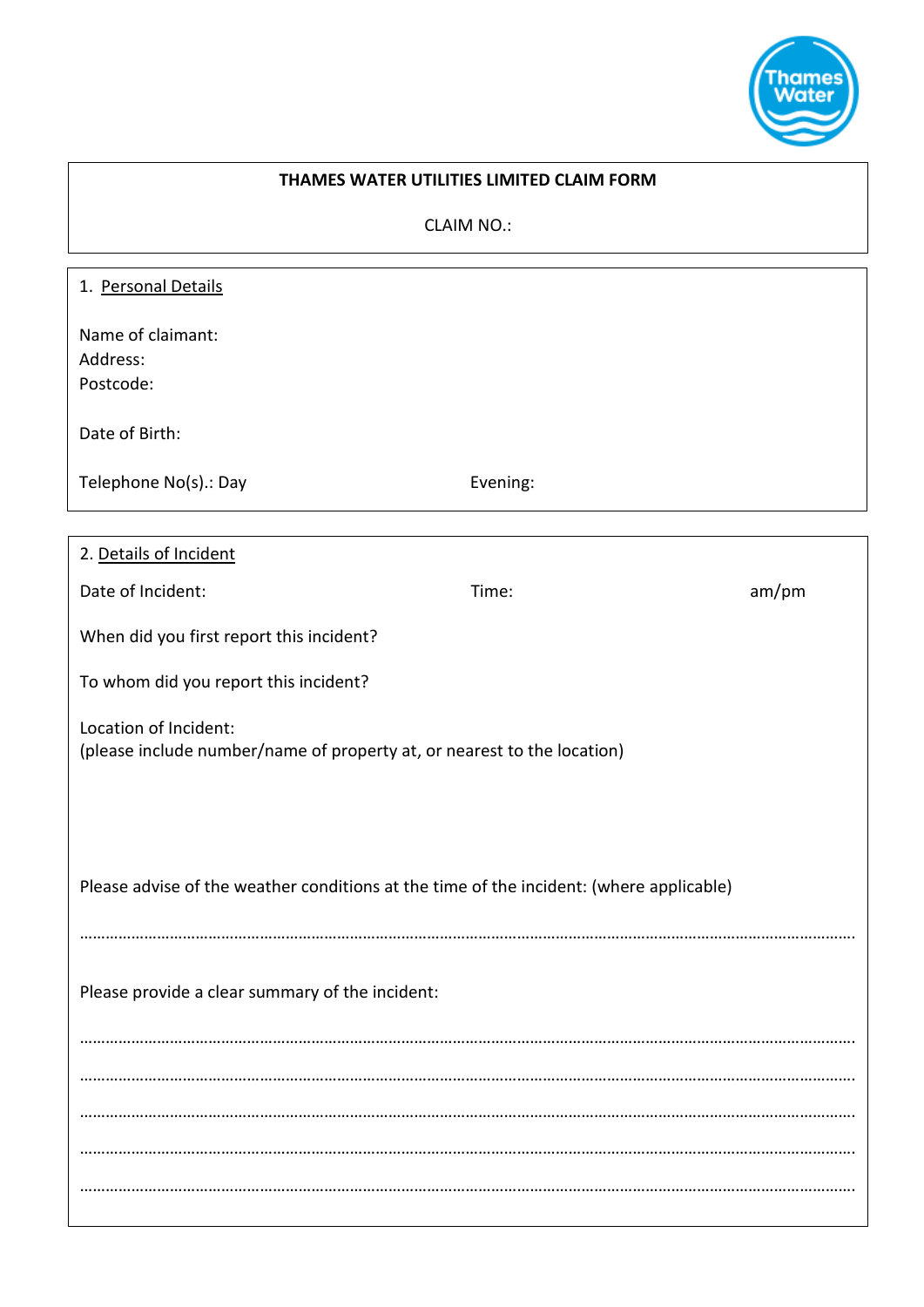| 3. Witnesses to the incident                                                                 |
|----------------------------------------------------------------------------------------------|
| Please provide names and addresses of all other parties who have knowledge of this incident: |
|                                                                                              |
|                                                                                              |
|                                                                                              |
|                                                                                              |
|                                                                                              |
|                                                                                              |
|                                                                                              |
|                                                                                              |

| 4. Insurance |
|--------------|
|--------------|

| Do you have contents/all risks insurance cover?                      |                                                                   | Yes/No* (*please delete) |  |
|----------------------------------------------------------------------|-------------------------------------------------------------------|--------------------------|--|
|                                                                      |                                                                   |                          |  |
| Have you notified your insurers of the incident?                     |                                                                   | Yes/No* (*please delete) |  |
| incident from your insurer?                                          | Do you intend claiming all or part of your loss arising from this | Yes/No* (*please delete) |  |
| If yes, please specify what is being claimed from your own insurers: |                                                                   |                          |  |
|                                                                      |                                                                   |                          |  |
|                                                                      |                                                                   |                          |  |
|                                                                      |                                                                   |                          |  |
|                                                                      |                                                                   |                          |  |
|                                                                      |                                                                   |                          |  |
|                                                                      |                                                                   |                          |  |
|                                                                      |                                                                   |                          |  |
|                                                                      |                                                                   |                          |  |
|                                                                      |                                                                   |                          |  |
|                                                                      |                                                                   |                          |  |
|                                                                      |                                                                   |                          |  |
| Policy Number:                                                       |                                                                   |                          |  |
|                                                                      |                                                                   |                          |  |
|                                                                      |                                                                   |                          |  |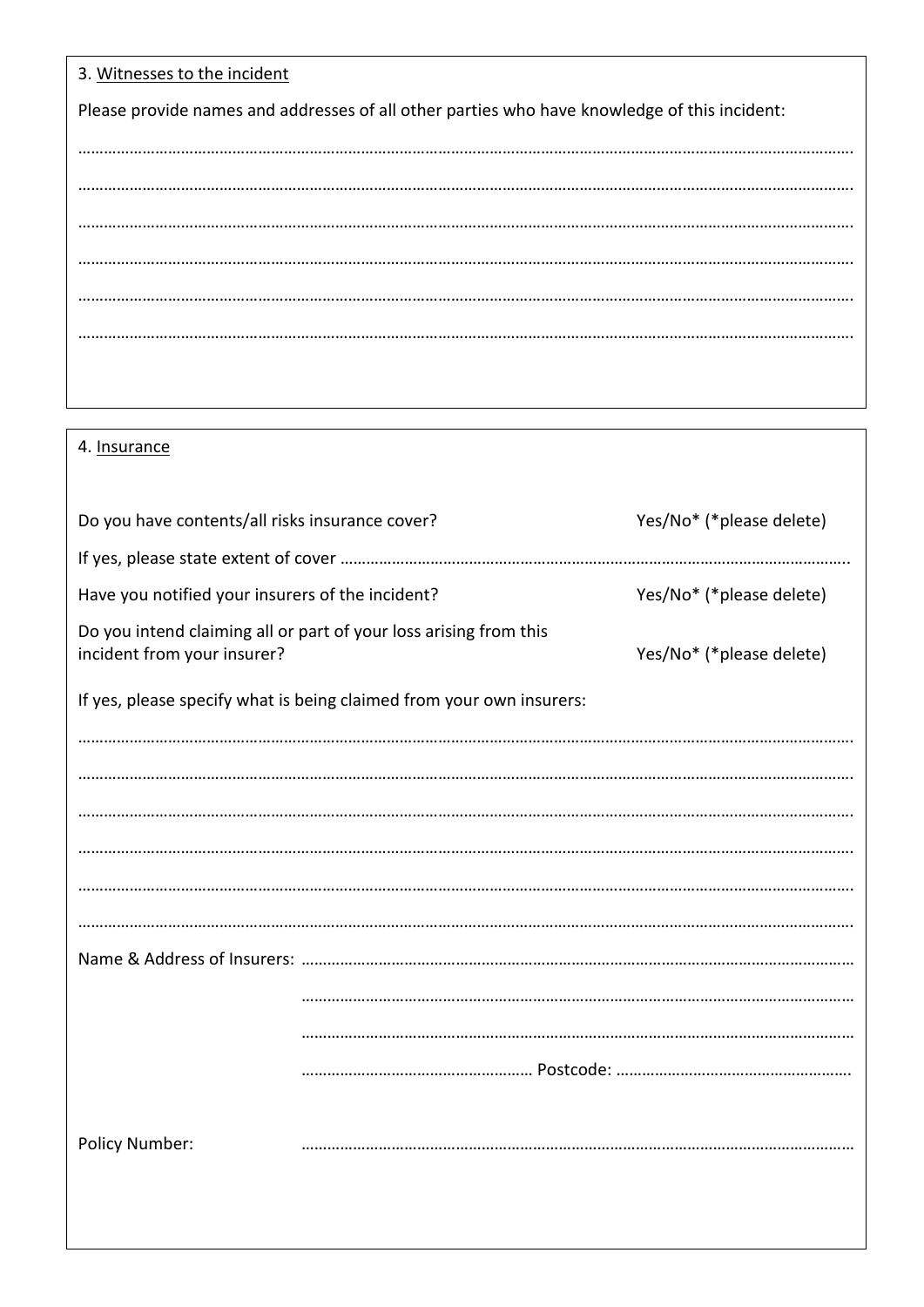| 5. Photographs of the incident or damage                            |  |  |
|---------------------------------------------------------------------|--|--|
| (Please attach any photographs that may help to support your claim) |  |  |
| When were these photographs taken?                                  |  |  |
|                                                                     |  |  |
| Please provide a sketch below if this helps explain the incident:   |  |  |
|                                                                     |  |  |
|                                                                     |  |  |
|                                                                     |  |  |
|                                                                     |  |  |
|                                                                     |  |  |
|                                                                     |  |  |
|                                                                     |  |  |
|                                                                     |  |  |
|                                                                     |  |  |
|                                                                     |  |  |
|                                                                     |  |  |
|                                                                     |  |  |
| 6. Any other information to assist with your claim:                 |  |  |
|                                                                     |  |  |
|                                                                     |  |  |
|                                                                     |  |  |
|                                                                     |  |  |
|                                                                     |  |  |
|                                                                     |  |  |
|                                                                     |  |  |
|                                                                     |  |  |
|                                                                     |  |  |
|                                                                     |  |  |
|                                                                     |  |  |
|                                                                     |  |  |
|                                                                     |  |  |
|                                                                     |  |  |
|                                                                     |  |  |